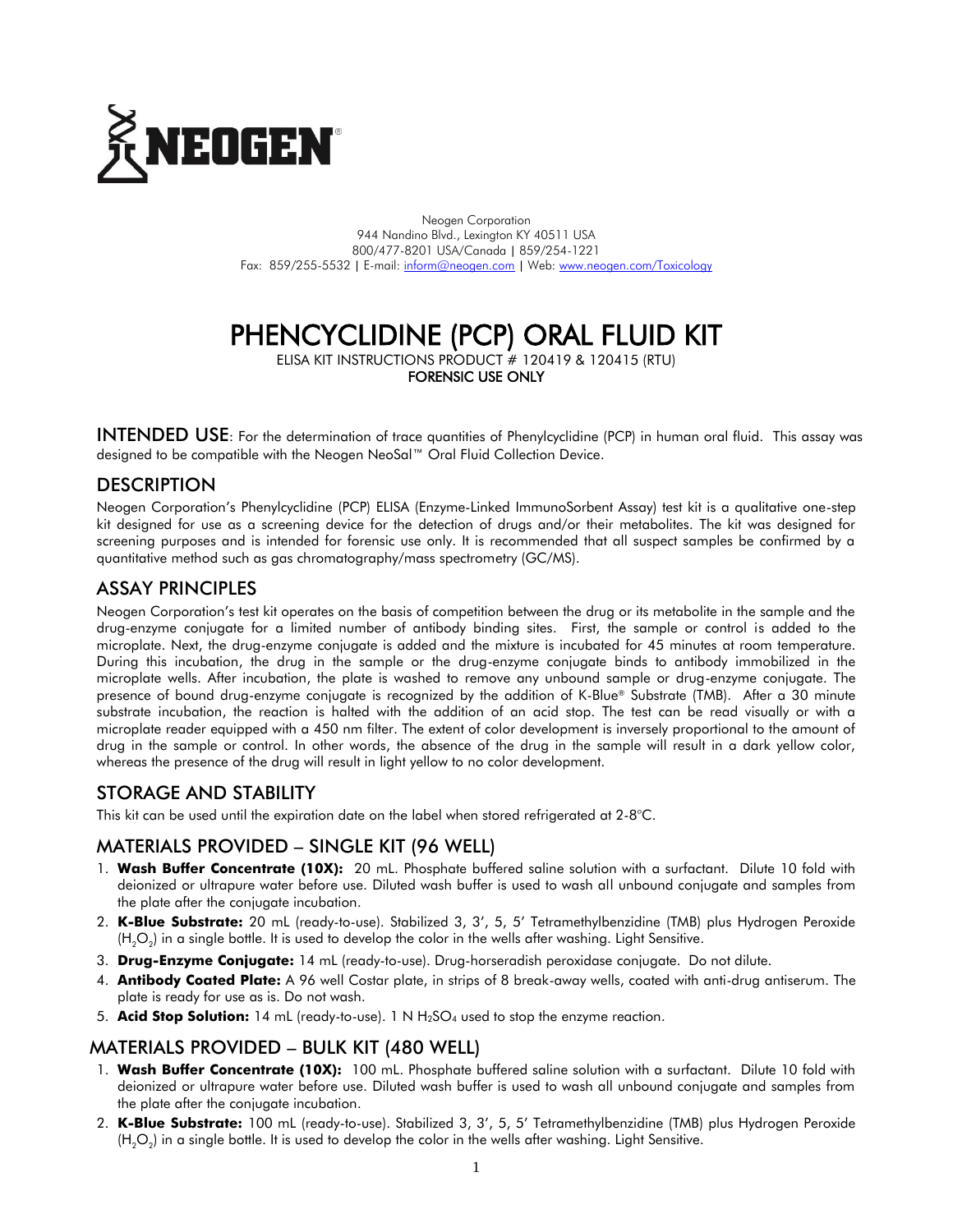- 3. **Drug-Enzyme Conjugate:** 5 x 14 mL (ready-to-use). Drug-horseradish peroxidase conjugate. Do not dilute.
- 4. **Antibody Coated Plate:** 5 x 96 well Costar plates, in strips of 8 break-away wells, coated with anti-drug antiserum. The plates are ready for use as is. Do not wash.
- 5. **Acid Stop Solution:** 90 mL (ready-to-use). 1 N H2SO<sup>4</sup> used to stop the enzyme reaction.

#### MATERIALS NEEDED BUT NOT PROVIDED

- 1. Deionized water.
- 2. Precision pipettes that range from 10  $\mu$ L 1000  $\mu$ L and disposable tips.
- 3. Graduated cylinder to dilute and mix wash buffer.
- 4. Plate cover or plastic film to cover plate during incubation.
- 5. Microplate reader with a 450 nm filter.

#### OPTIONAL TEST MATERIALS

1. Oral Fluid Multi-Analyte Calibrators: Product # 120100.

# OPTIONAL MATERIALS

1. Microplate shaker.

### PRECAUTIONS AND NOTES

- 1. DO NOT use kits or components beyond expiration date.
- 2. **DO NOT** mix conjugates and plates from different kit lots.
- 3. DO NOT pipette reagents by mouth.
- 4. Pour K-Blue Substrate out of the bottle into a clean reservoir. To prevent contamination of the substrate, DO NOT pipette out of the bottle.
- 5. All specimens should be considered potentially infectious. Exercise proper handling precautions.
- 6. Keep plate covered except when adding reagents, washing or reading.
- 7. Kit components should be refrigerated at all times when not in use.
- 8. Use aseptic technique when opening and removing reagents from vials and bottles.
- 9. DO NOT smoke, eat or drink in areas where specimens or reagents are being handled.
- 10.DO NOT substitute DI water for the wash step of this protocol. Use only Neogen's wash buffer.
- 11.DO NOT reuse wells, they are for one use only.

### PROCEDURAL NOTES

- 1. Desiccant bag must remain in foil pouch with unused strips. Keep zip lock pouch sealed when not in use to maintain a dry environment.
- 2. Use clean pipette tips for the buffer, drug-enzyme conjugate, controls and samples.
- 3. Before pipetting a reagent, rinse the pipette tip three times with that reagent.
- 4. When pipetting into the wells, DO NOT allow the pipette tip to touch the inside of the well or any of the reagent already inside the well. This may result in cross contamination.
- 5. Controls and samples should be assayed in duplicate.
- 6. Before substrate addition, wipe the outside bottom of the wells with a lint-free wiper to remove dust and fingerprints.
- 7. Gently mix specimens and reagents before use. Avoid vigorous agitation.

### SAMPLE TREATMENT

This assay was designed to be compatible with the Neogen NeoSal Oral Fluid Collection Device with built-in 1:4 sample dilution. No further dilution is recommended for optimal assay performance.

# TEST PROCEDURES

The following test procedures can be run manually or on an automated instrument. Please contact your Neogen representative for assistance with protocols for automated instruments.

- 1. Determine the number of wells to be used.
- 2. Gently mix the ready-to-use drug-enzyme conjugate solution by inversion. Do not vortex. Store unused conjugate at 2- 8°C.
- 3. Add 20  $\mu$ L of sample or controls to the appropriate wells in duplicate.
- 4. Add 100 µL of the ready-to-use drug-enzyme conjugate to each well. For manual runs use 8-channel pipette or 12channel pipette for rapid addition.
- 5. For manual runs, mix by gently shaking plate. A microplate shaker may be used.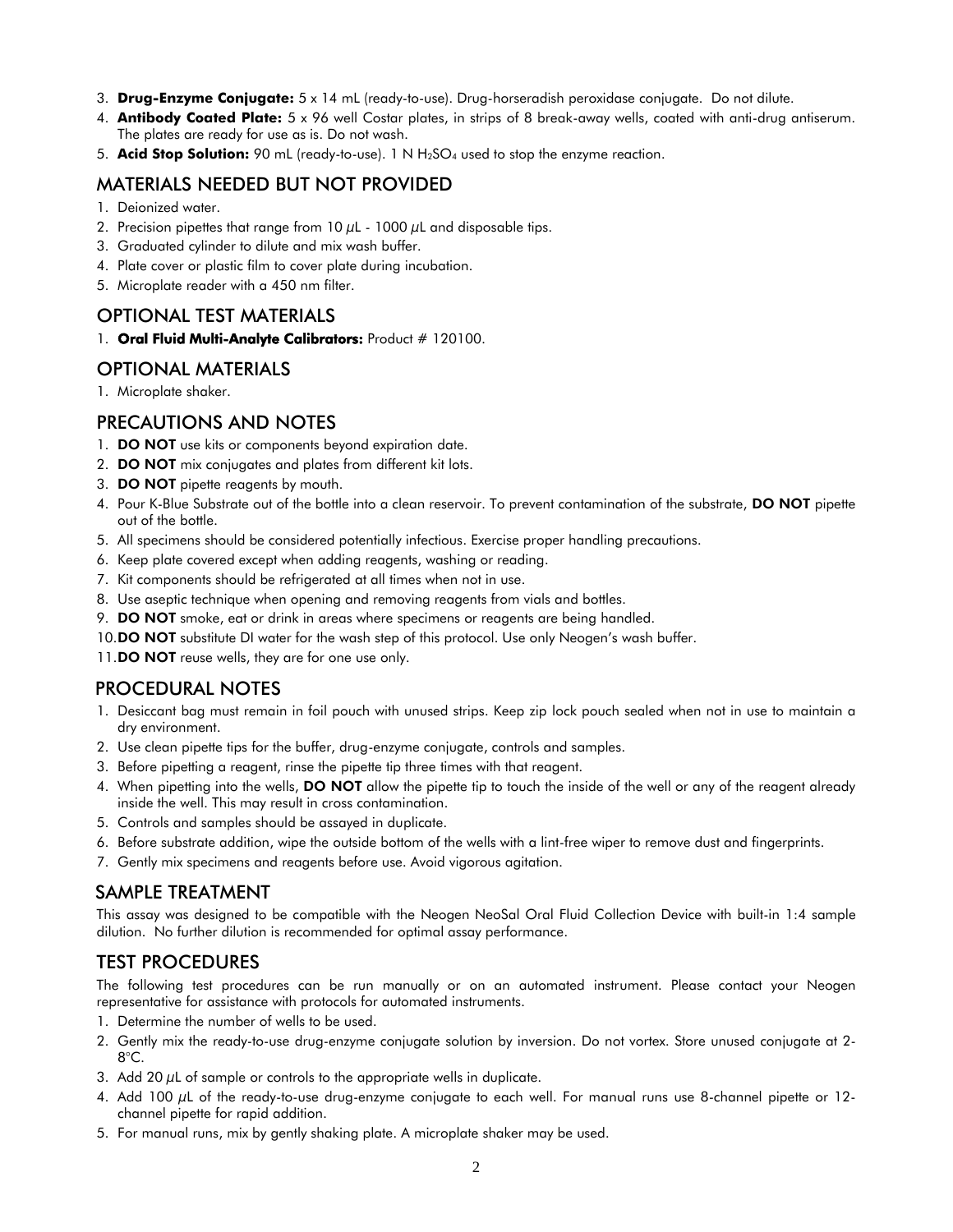- 6. Cover plate with plastic film or plate cover and incubate at room temperature for 45 minutes.
- 7. During the conjugate incubation, dilute concentrated wash buffer 10 fold with deionized water (i.e. 20 mL of concentrated wash buffer plus 180 mL of deionized water). Mix thoroughly. Diluted wash buffer is stable for 5 days at room temperature or 7 days at 2-8°C.
- 8. Once the incubation is complete, dump or aspirate the liquid from the wells. Tap the plate on a clean lint-free towel to remove any remaining liquid in the wells.
- 9. Wash each well with 300  $\mu$ L of diluted wash buffer. Manual Wash: For manual wash procedures repeat for a total of 3 washings, invert and tap dry the plate following each step. After completing the last wash step wipe the bottom of the wells with a lint-free towel to remove any liquid on the outside of the wells. Automated Wash: If an automated plate washer is used wash the plate for a total of 5 washings with 300 µL of diluted wash buffer. It is important for the automated washer to conduct a final aspirate cycle to eliminate residual amounts of wash buffer. Residual amounts of buffer in the wells will affect assay performance. Note: DI water should never be used for the plate wash.
- 10.Add 100 µL of K-Blue Substrate to each well. For manual runs, use a multi-channel pipette for best results.
- 11.Cover plate with plastic film or plate cover and incubate at room temperature for 30 minutes.
- 12.Add 100 µL of Acid Stop (1N H<sub>2</sub>SO<sub>4</sub>) to each well to stop enzyme reaction. Mix gently before measuring absorbance. For automated systems a 10 second shake is sufficient. Measure the absorbance at a wavelength of 450 nm. Wells should be read within 2 hours of stopping the reaction.

#### STANDARD CURVE IN ORAL FLUID BUFFER



The term I-50 is used to define the sensitivity of the test. This number is derived from a standard curve generated with the drug. The drug concentration that shows 50% less color activity than the zero standard is considered to be the I-50.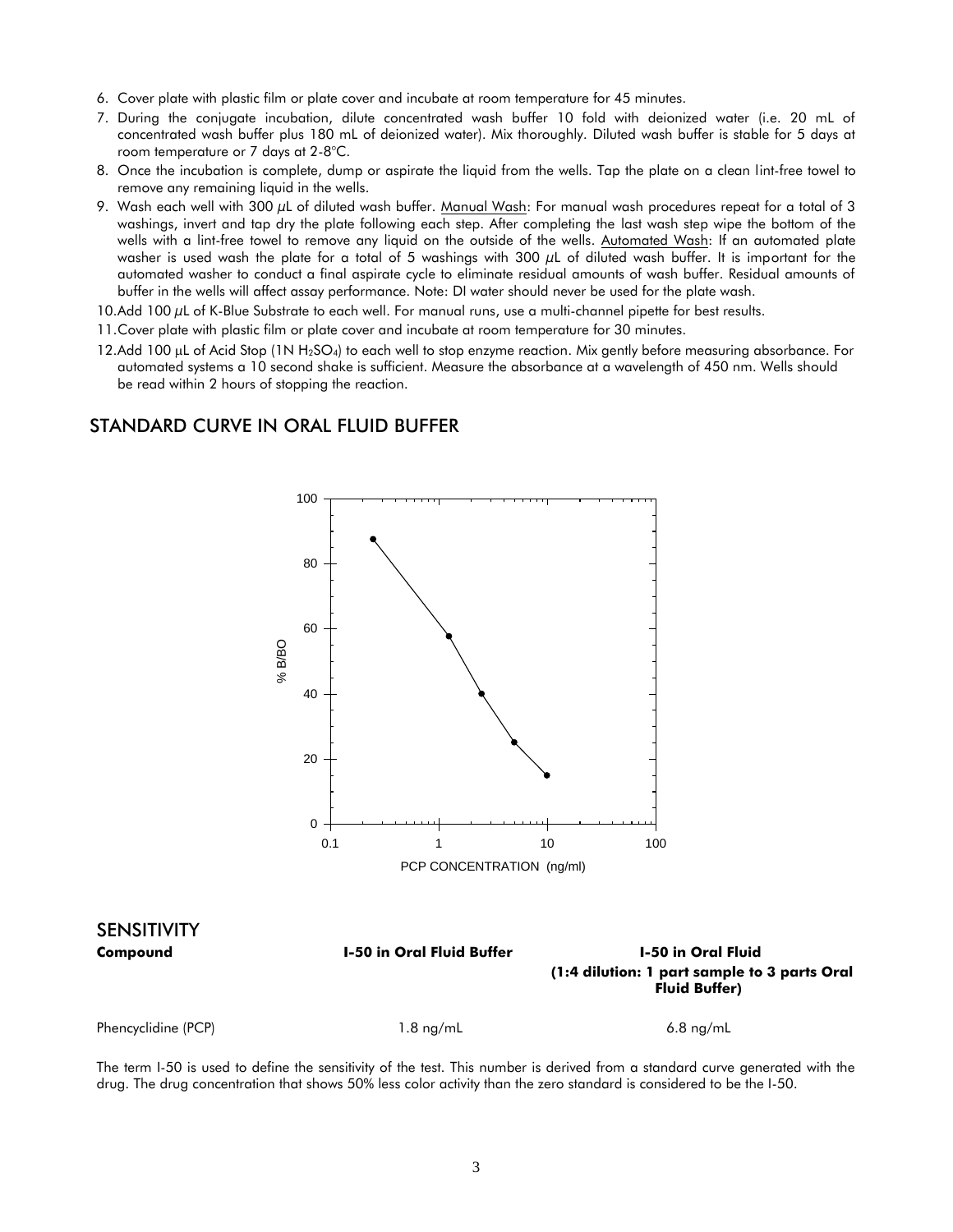#### **SPECIFICITY**

|                               | Compound      | <b>PCP</b>         |                   |
|-------------------------------|---------------|--------------------|-------------------|
|                               | Concentration | <b>Equivalents</b> | % Cross-          |
| Compound                      | (ng/mL)       | (ng/mL)            | <b>Reactivity</b> |
|                               |               |                    |                   |
| <b>PCP</b>                    | 1.8           | 1.8                | 100               |
| Metaphit                      | 0.9           | 1.8                | 200               |
| 4-Methoxy PCP (hydrochloride) | 1.8           | 1.8                | 100               |
| PCPr (hydrochloride)          | 48            | 1.8                | 4                 |
| PCP morpholine                | 61            | 1.8                | 3                 |
| 4-Hydroxy PCP                 | 850           | 1.8                | 0.2               |
| PCMPA (hydrochloride)         | 1,100         | 1.8                | 0.2               |
| Furosemide                    | 6,000         | 1.8                | 0.03              |
| Promazine                     | 9,000         | 1.8                | 0.02              |
| Acepromazine                  | 9,100         | 1.8                | 0.02              |

Note: PCP equivalents represents 50% B/B<sub>0</sub> assay displacement in Oral Fluid Buffer.

*The compounds having cross-reactivity below 0.02% did not show any significant reaction up to 10 µg/mL.*

#### ALL THE FOLLOWING HAVE A CROSS-REACTIVITY <0.02%.

Acetaminophen; Acetylsalicylic Acid;  $\varepsilon$ -amino-n-caproic-Acid; Amitryptyline; Ascorbic Acid; Benzoic Acid; Caffeine; Chlordiazepoxide; Chlorpromazine; Clenbuterol; Codeine; Cotinine; Dexamethasone; Dextromethorphan; Diclofenac; Dimethyl Sulfoxide; Doxepin; Doxylamine; Ephedrine; Erythromycin; Ethyl-p-amino-benzoate; Fenoprofen; Flunixin; Folic Acid; Folinic Acid; Gemfibrozil; Gentisic Acid; Glipizide; L-Glutamic Acid; Glutethimide; Glycopyrrolate; Heparin; Hippuric Acid; Hordenine; Hydrocortisone; Ibuprofen; Imipramine; Isoxsuprine; Lidocaine; Meperidine; Metaproterenol; Methadone; Methaqualone; Methocarbamol; Methylene Blue; Methylprednisolone, Nalorphine; Naproxen; Niacinamide; Nicotine; Nortriptyline; Orphenadrine; Oxyphenbutazone; Penicillin G-Potassium; Penicillin G-Procaine; Pentoxifylline; Phenothiazine; Phenylbutazone; Polyethylene Glycol; Prednisolone; Primidone; Procainamide; Procaine; Pseudoephedrine; Pyrantel; Pyrilamine; Pyrimethamine; Quinidine; Quinine; Salbutamol; Salicylamide; Salicylic Acid; Sodium Azide; Theophylline; Thiamine; Trimethoprim; Trimipramine; Uric Acid.

#### RESULTS INTERPRETATION

**Positive Result**: Samples with an absorbance less than or equal to the laboratory's designated cutoff calibrator should be presumed positive. All positive samples should be confirmed by a quantitative method such as GC/MS.

**Negative Result:** Samples with an absorbance greater than the laboratory's designated cutoff calibrator should be presumed negative.

Note: The kit was designed for screening purposes only. It is recommended that all suspect samples be confirmed by a quantitative method such as GC/MS or HPLC.

#### TECHNICAL SUPPORT

For technical assistance, please contact our Technical Services Department at (859) 254-1221 or email at [techservice](mailto:techservice-toxicology@neogen.com)[toxicology@neogen.com.](mailto:techservice-toxicology@neogen.com) Representatives are available Monday – Friday from 8:00 am – 6:00 pm EST.

#### COPYRIGHT

All rights reserved worldwide. No part of this publication may be reproduced, transmitted, transcribed, or stored in any information retrieval system, or translated into any human or computer language in any form or by any means (manual, electronic, mechanical, magnetic, optical, chemical, or otherwise) without expressed written permission.